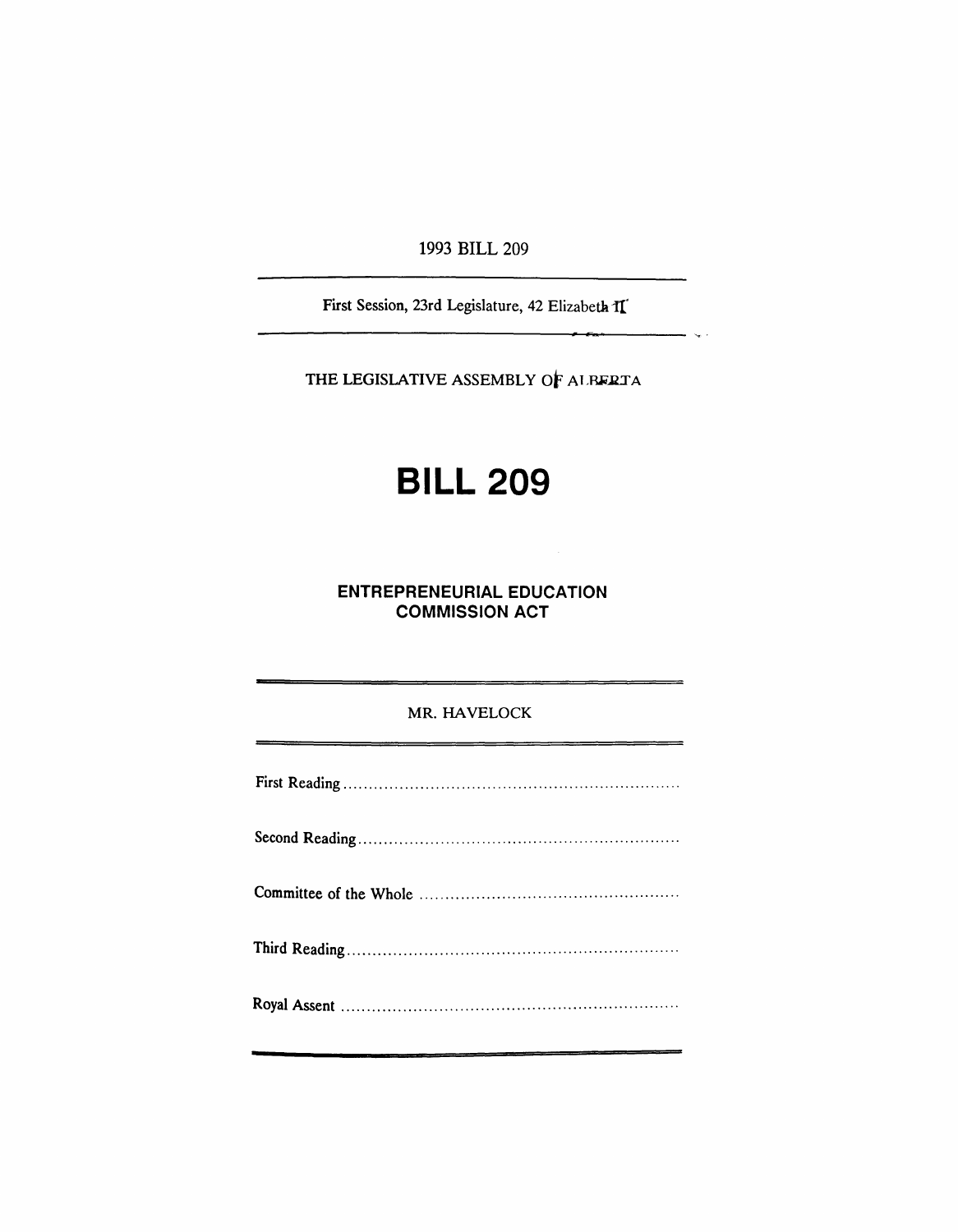*Bill 209 Mr. Havelock*

## **BILL 209**

1993

## **ENTREPRENEURIAL EDUCATION COMMISSION ACT**

*(Assented to* , 1993)

HER MAJESTY, by and with the advice and consent of the Legislative Assembly of Alberta, enacts as follows:

Definitions 1 In this Act,

> (a) "Commission" means the Entrepreurial Education Commission;

> (b) "Minister" means the member of the Executive Council charged by the Lieutenant Governor in Council with the administration of this Act.

Commission established

2(1) The Entrepreneurial Education Commission is established.

(2) The purposes of the Commission are

(a) to advise, report to and make recommendations to the Government on matters relating to entrepreneurial education of young Albertans;

(b) to encourage public discussion and consultation on matters relating to entrepreneurial education;

(c) to review, analyze, consult and make recommendations to the government respecting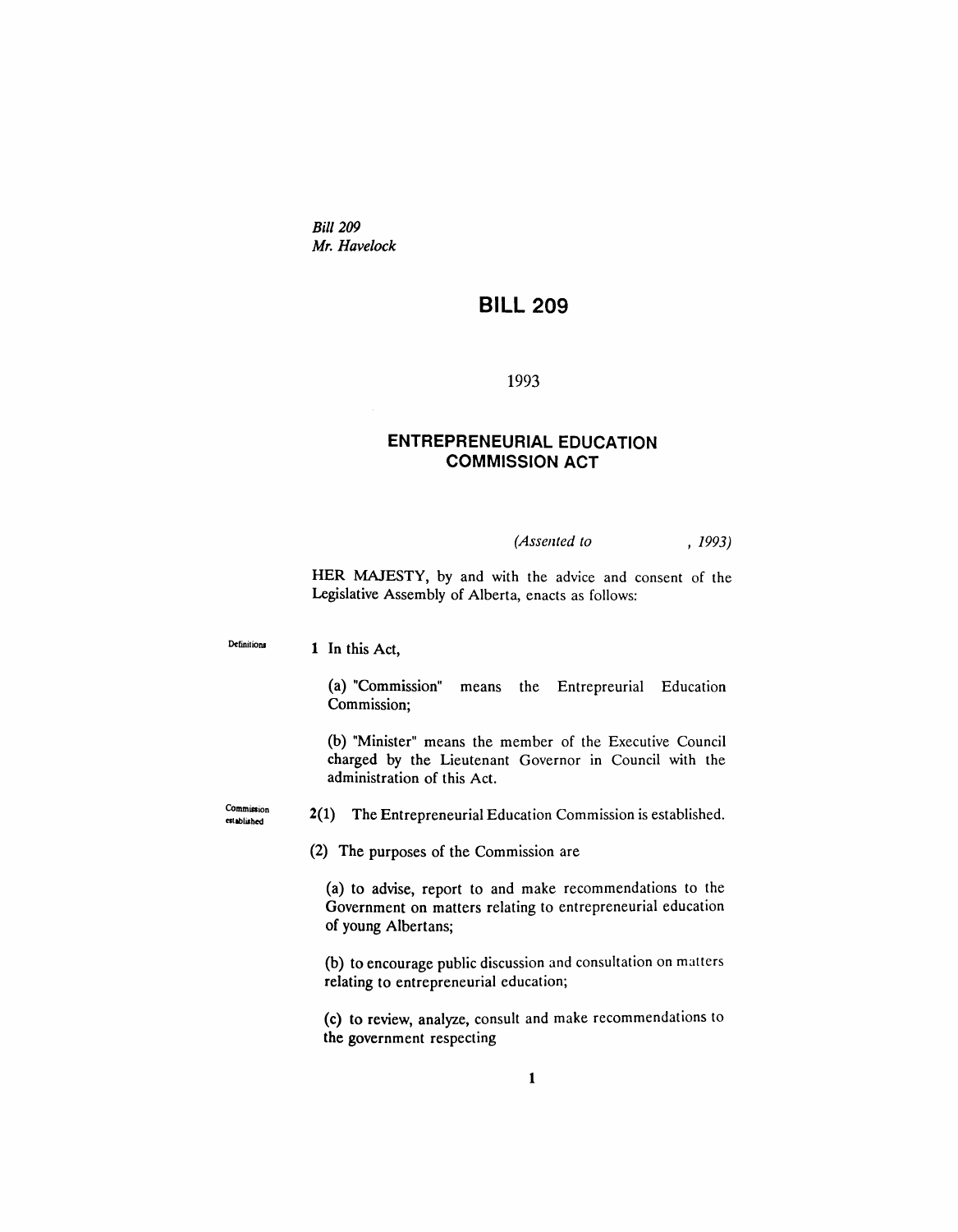(i) legislation and policies affecting entrepreneurial education, and

(ii) the funding and co-ordination of programs and services relating to entrepreneurial education;

(d) to make recommendations to the Government on grants;

(e) to undertake additional activities at the request of the Minister.

(3) The Commission shall make its recommendations to the Government through the Minister.

(4) In carrying out its purposes, the Commission may

(a) receive and hear petitions and submissions from individuals and groups respecting the development of entrepreneurial education;

(b) provide information to the public and publish reports on matters relating to entrepreneurial education;

(c) access research and data on which to base studies and make recommendations on matters relating to entrepreneurial education;

(d) appoint committees consisting of members of the Commission and other persons.

Commission members

3(1) The Commission shall consist of not more than 20 members appointed by the Lieutenant Governor in Commission for terms not exceeding 3 years.

(2) At least 2 members of the Commission shall be appointed from each of the following:

(a) the Members of the Legislative Assembly;

(b) the teaching profession;

(c) the business community;

(d) a university as defined in the *Universities Act.*